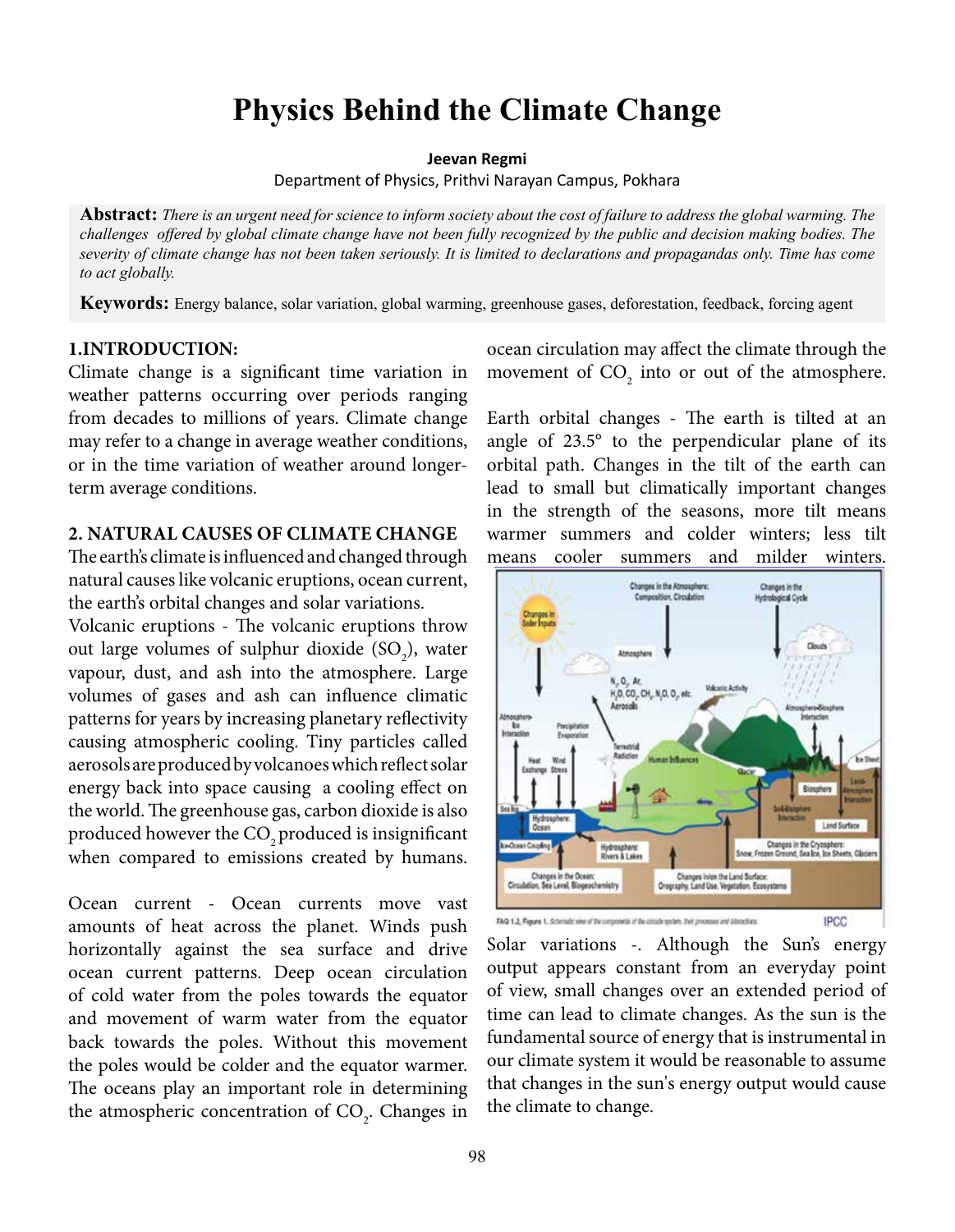Current global warming however cannot be explained by solar variations. Some examples are evidenced such as since 1750, the average amount of energy coming from the Sun either remained constant or increased slightly. If global warming was caused by a more active sun, then scientists would expect to see warmer temperatures in all layers of the atmosphere. They have only observed a cooling in the upper atmosphere, a warming at the surface and in the lower parts of the atmosphere. This is due to greenhouse gasses capturing heat in the lower atmosphere. Also climate models that include solar irradiance changes cannot reproduce last century's observed temperature trend without including a rise in greenhouse gases.

# **3.MAN MADE CAUSES OF CLIMATE CHANGE**

The climate is changing due to man-made greenhouse gases. We are already committed to future substantial change over the next 30 years and change is likely to accelerate over the rest of the 21st century.

The Industrial Revolution in the 19th century saw the large-scale use of fossil fuels for industrial activities. Fossil fuels such as oil, coal and natural gas supply most of the energy needed to run vehicles, generate electricity for industries and households. The energy sector is responsible for about 3/4 of the carbon dioxide emissions, 1/5 of the methane emissions and a large quantity of nitrous oxide.

Carbon dioxide is undoubtedly, the most important greenhouse gas in the atmosphere. Changes in land use pattern, deforestation, land clearing, agriculture, and other activities have all led to a rise in the emission of carbon dioxide. Methane is another important greenhouse gas in the atmosphere. It is released from animals such as dairy cows, goats, pigs, buffaloes, camels, horses and sheep. Methane is also emitted during the process of oil drilling, coal mining, leaking gas pipelines, landfills and waste dumps.

The certainty of global warming can be seen through some of the natural phenomenon like the effect on crops and extreme weather conditions around

the world. It is especially clear in the dramatic change of the polar caps, i.e. the Arctic ice cap is shrinking and the Antarctica ice shelf is melting. There other elements of people's homes that contribute to climate change indirectly. Everything, from furniture to computers, from clothes to carpets, all use energy when it is produced and transported – and this causes carbon emissions to be released. The three main causes of the increase in greenhouse gases observed over the past 250 years have been fossil fuels, land use, and agriculture. Agriculture has been shown to produce significant effects on climate change, primarily through the production and release of greenhouse gases such as carbon dioxide, methane, and nitrous oxide.

Another contributing cause of climate change is when agriculture alters the Earth's land cover, which can change its ability to absorb or reflect heat and light. Land use change such as deforestation and desertification, together with use of fossil fuels, are the major anthropogenic sources of carbon dioxide.

Deforestation is another major contributor to the Climate change. Rainforests are precious resource in our world. They form part of a delicate ecosystem that has taken millions of years to evolve. Rainforests every year help to absorb almost 20% of manmade  $\text{CO}_2$  emissions therefore deforestation can be classed as a major contributor to the causes of climate change. Cutting down rainforests faster than they can be replaced has a devastating effect on the carbon emission cycle producing an extra 17% of greenhouse gases.

Forests reduce greenhouse gas emissions to combat global warming. 20% of global greenhouse gas emissions result from deforestation and degradation of forest, more than all the world's cars, trucks, ships and planes combined. Fossil fuels release carbon dioxide into the atmosphere contributing to global warming and climate change. Forest alleviates this change by converting carbon dioxide to carbon during photosynthesis. The world's forests contain about 125 percent of the carbon found in the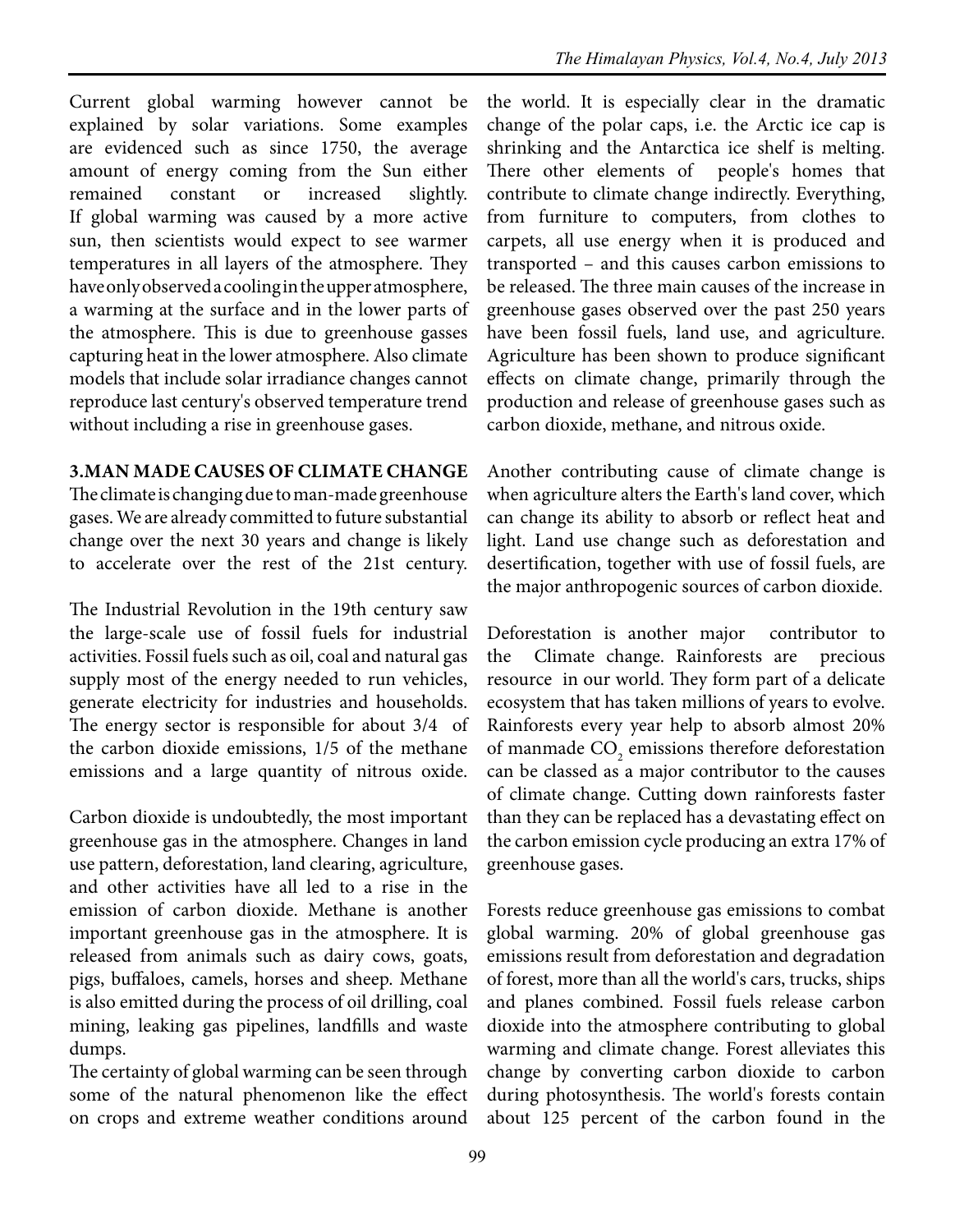atmosphere. This carbon is stored in the form of wood and vegetation through "carbon sequestration". The atmospheric carbon dioxide concentration in the pre-industrial era was 280 ppm. Now the level has risen to 375 ppm, a 30% increase. It is predicted that the level will be 450 ppm in 2050 resulting in  $1.8$  to  $3^{\circ}$ C increase in temperature eventually. Therefore, global warming will produce a sharp upswing followed by a deep plunge into a glacial period several thousand years from now. A potential impacts such as increased cyclone intensity; melting of polar iceberg and glaciers; increased salinity and changes in oceanic currents sea level rise and inundation of low lying cities. Coral bleaching and mortality of coral reef; colonization of invasive species and species migration; changes in ecosystem; mass extinction; ozone layer depletion; water shortage; and spreading of diseases - is predicted. "

### **4. THE PHYSICS OF CLIMATE CHANGE**

Weather and climate are driven by the absorption of solar radiation and the subsequent re-distribution of that energy through radiative, advective, and hydrological processes. The average temperature of the Earth is essentially determined by the balance between incoming solar radiation and outgoing ' heat' ' radiation. A change in this radiative balance is termed a radiative forcing, which is measured in Watts per square meter.





This template shows that the average temperature on the top of atmosphere is very cold and that at the surface is a bit cold. A modification is introduced for surface temperature using following relations.

Energy balance at the surface, and at the top of atmosphere, gives

On solving these two equations , we obtain;

 $Ta = 255 K$  and  $Tg = 300K$ 

This time it is a little too warm, but it is an improvement.

Water vapour is a 'feedback' for greenhouse gases.  $CO_2$ ,  $CH_4$ ,  $O_3$  etc are forcing' agents . They stay in the atmosphere whatever and 'force' more heat into the climate system. This effect is measured by 'Radiative forcing constant'. More  $\mathrm{CO}_2$  means more warmth which causes more  $H_2O$  to be evaporated. Water vapour goes in and out of the atmosphere very quickly. Carbon dioxide is there for  $\sim$  100 years. That makes a very big difference in the way they act.

 It doesn't matter how much water vapour is in the atmosphere, adding  $CO_2$ and  $CH_4$ will absorb more IR because they absorb different parts of the IR radiation spectrum.  $H_2O$  and  $CO_2$  molecules and other Greenhouse Gases(GHGs) are susceptible to take on energy, especially in IR range of EMR which they radiate re- radiate in random directions. So some goes back down to Earth giving rise to the Greenhouse effect.

According to Intergovernmental Panel on Climate Change(IPCC),"The radiative forcing of the surfacetroposphere system due to the perturbation in or the introduction of an agent (say, a change in greenhouse gas concentrations) is the change in net (down minus up) irradiance (solar plus long-wave; in Wm-2) at